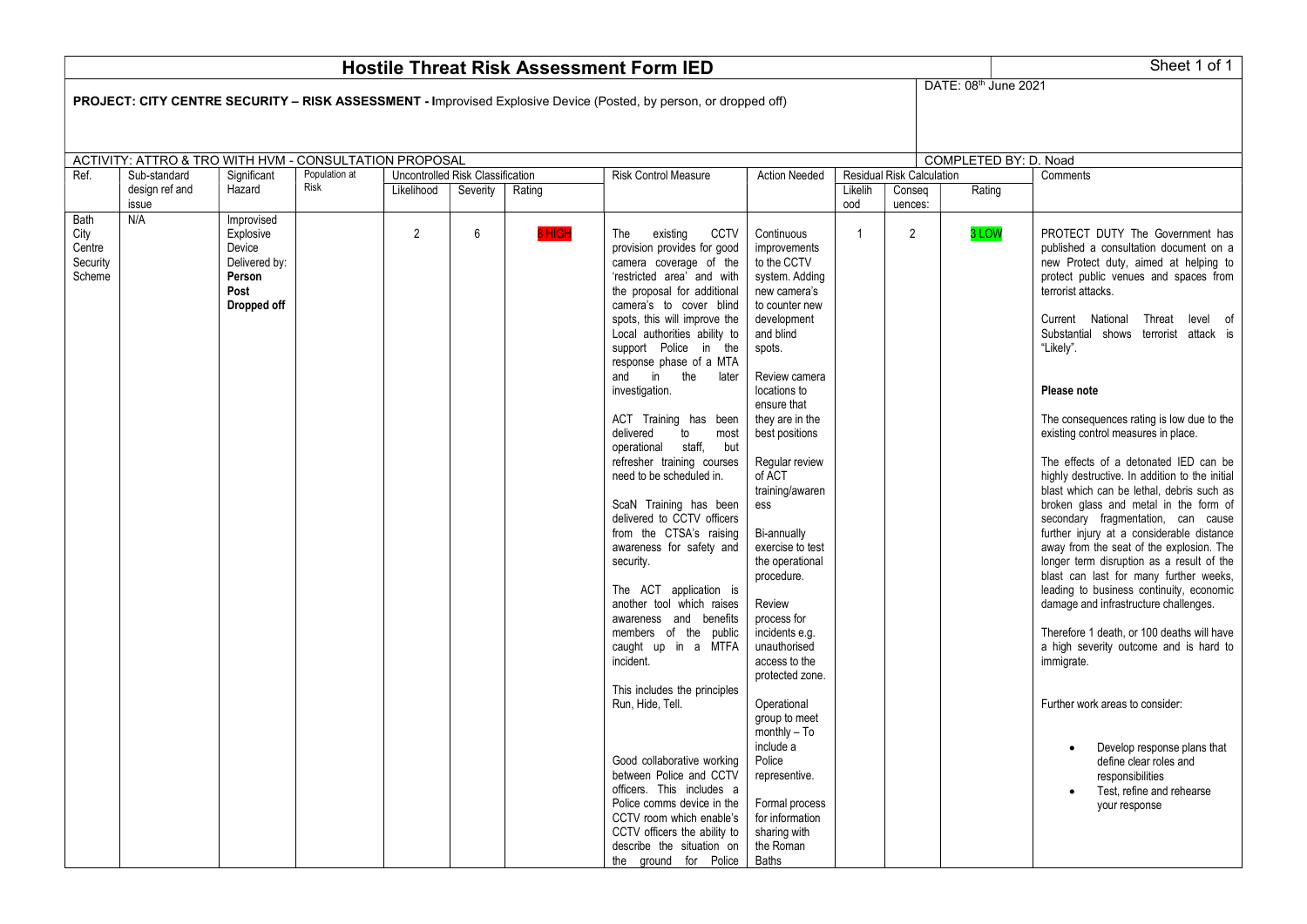|  |  |  | awareness.                                                |                                  |  |  |
|--|--|--|-----------------------------------------------------------|----------------------------------|--|--|
|  |  |  |                                                           |                                  |  |  |
|  |  |  | Work has started with<br>Landlords (southgate) to         | ScaN training<br>for new CCTV    |  |  |
|  |  |  | coordinate response, share<br>preparation effort and      | officers. Team<br>review 2 years |  |  |
|  |  |  | receive warnings of an                                    |                                  |  |  |
|  |  |  | attack before it's started                                |                                  |  |  |
|  |  |  | Bath Improvement District<br>radio system which will      |                                  |  |  |
|  |  |  | raise collaborative comms                                 |                                  |  |  |
|  |  |  | and eyes on the ground.                                   |                                  |  |  |
|  |  |  | Officers have<br>been<br>historically trained in Griffin, |                                  |  |  |
|  |  |  | and Argus<br>raising                                      |                                  |  |  |
|  |  |  | awareness of people acting<br>suspiciously and how to     |                                  |  |  |
|  |  |  | look out for the signs.<br>However, these products        |                                  |  |  |
|  |  |  | have now been replaced by                                 |                                  |  |  |
|  |  |  | Act and SCAN.                                             |                                  |  |  |
|  |  |  | Police have deployed<br>Operation Servator which          |                                  |  |  |
|  |  |  | aims to detect, deter, and                                |                                  |  |  |
|  |  |  | disrupt crime.                                            |                                  |  |  |
|  |  |  | Roman Baths have 24/7                                     |                                  |  |  |
|  |  |  | security in place, this is<br>linked into the CCTV        |                                  |  |  |
|  |  |  | Control Room.                                             |                                  |  |  |
|  |  |  | Local<br>Impacts on<br>Authority should there be          |                                  |  |  |
|  |  |  | an incident                                               |                                  |  |  |
|  |  |  | Loss of reputation - The                                  |                                  |  |  |
|  |  |  | reputational damage of a<br>security breach is            |                                  |  |  |
|  |  |  | something that will concern                               |                                  |  |  |
|  |  |  | all senior management -<br>the loss of trust following a  |                                  |  |  |
|  |  |  | failure to protect staff,<br>clients or even data may     |                                  |  |  |
|  |  |  | prove difficult to recover.                               |                                  |  |  |
|  |  |  | Costs - Lost or destroyed                                 |                                  |  |  |
|  |  |  | assets may need to be<br>replaced quickly and at          |                                  |  |  |
|  |  |  | great cost. This is in                                    |                                  |  |  |
|  |  |  | addition to any losses that<br>might be incurred through  |                                  |  |  |
|  |  |  | the suspension of normal                                  |                                  |  |  |
|  |  |  | business.                                                 |                                  |  |  |